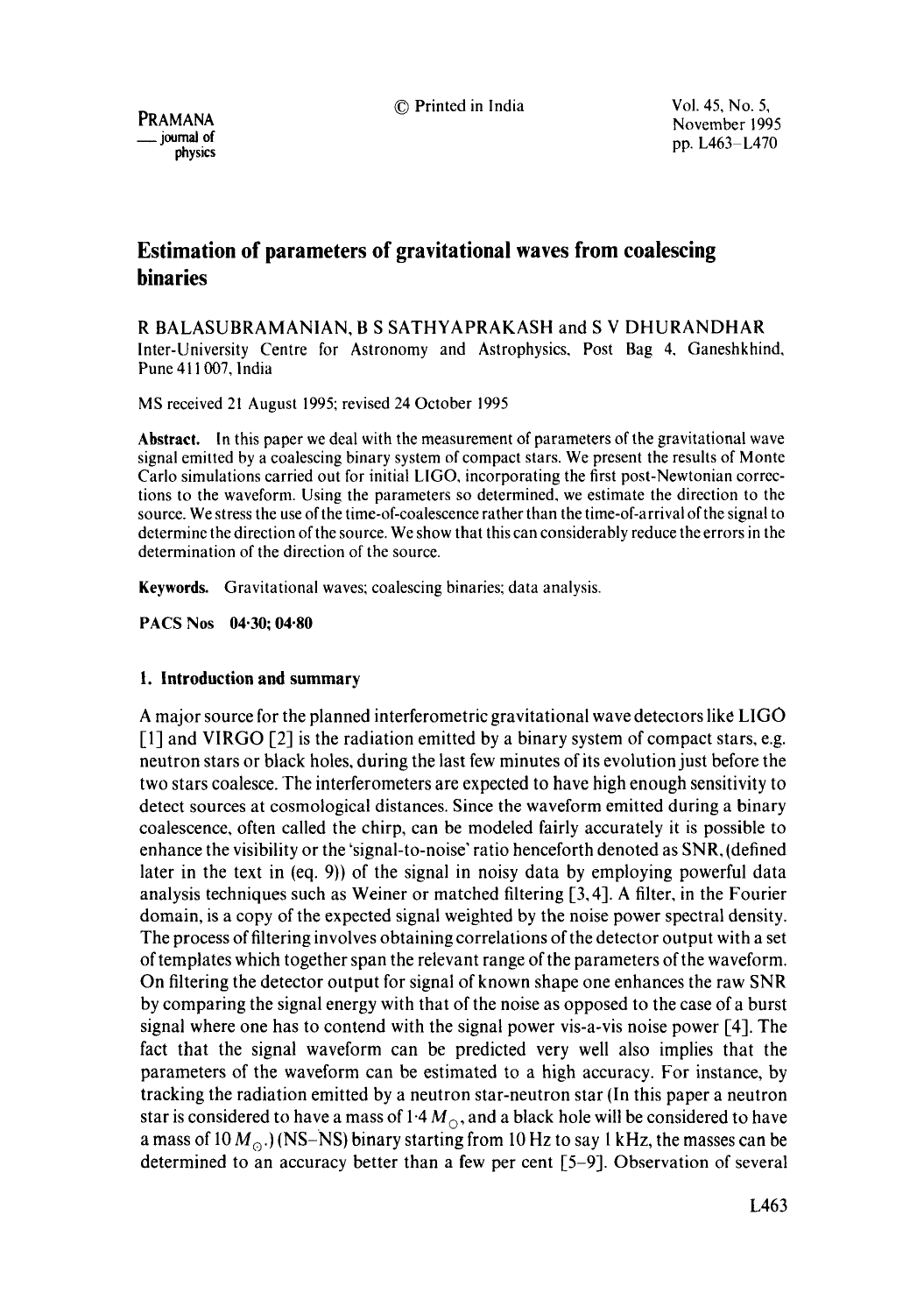coalescence events could be potentially used to determine the Hubble parameter to an accuracy of  $\sim$  10% [10]. Once in a while, when an event produces a very high SNR  $(\geq 40)$  it would be possible to infer the presence of such non-linear effects as tails of gravitational waves in the signal waveform and test general relativity in the strongly non-linear regime [11, 12].

When a signal is present in the detector output, amongst all filters the filter matched to that particular signal will, on the average, obtain the largest possible correlation with the detector output, thus enabling the detection as well as the estimation of parameters. The parameters of the template that obtains the maximum correlation are unbiased estimates of the actual signal parameters. Of course, the detector output also contains noise which can affect the correlation thereby giving rise to spurious maxima even when the parameters of the template and those of the signal are mismatched. Thus, the measured parameters are in error. These errors reduce with increasing SNR. In the limit of high SNR the covariance matrix gives errors in the estimation of parameters and the covariances among them. Based on the computation of the covariance matrix (for the advanced LIGO), it is now generally agreed that the chirp mass, which is a combination of the masses of the binary stars (see below for its definition), can be determined at a relative accuracy  $\sim 0.1\% - 1\%$  at a SNR of 10. The reduced mass, as it turns out, will have a much larger error (few  $-50\%$ ) especially if the spins of the bodies are large [6]. The Cramer-Rao theorem asserts that the covariance matrix is only a lower bound on the errors in the estimation of parameters [ 13]. Consequently, a more rigorous or a different method of computing the variances and covariances is in order. Alternatively one can determine the errors through the Monte Carlo simulation method. The basic idea here is to mimic the actual detection problem on a computer by adding numerous realizations of the noise to the signal and then passing the resultant time series through a bank of filters each matched to a gravitational wave signal from a coalescing binary system with a particular set of parameters. The errors involved in the measurement can be computed by using the ensemble of measured values of the signal parameters. Such a method is robust in the sense that it does not make any assumptions about the SNR and is therefore much closer to the actual detection problem. It also squarely addresses the difficulties faced in a realistic data analysis exercise such as the finite sampling rate, the discreteness of the set of filters, etc. For details on the Monte Carlo method see Balasubramanian *et al* [14].

In this communication we summarize the outcome of the first in a series of Monte Carlo simulations which suggests that the covariance matrix grossly underestimates the errors in the estimation of the parameters by over a factor of 3 at an SNR of 10. The standard method to deduce the direction to the source of the gravitational radiation has been to use the differences in the times-of-arrival in a network of three or more detectors. We point out that since the instant of coalescence of a binary system can be measured to a much greater accuracy than the time-of-arrival, the former can be employed to infer the direction of the source at a much lower uncertainty than has been so far thought.

# **2. Basic equations and formalism**

**In the point mass approximation the restricted first-order post-Newtonian gravitational radiation emitted by a binary system of stars induces a strain in the detector**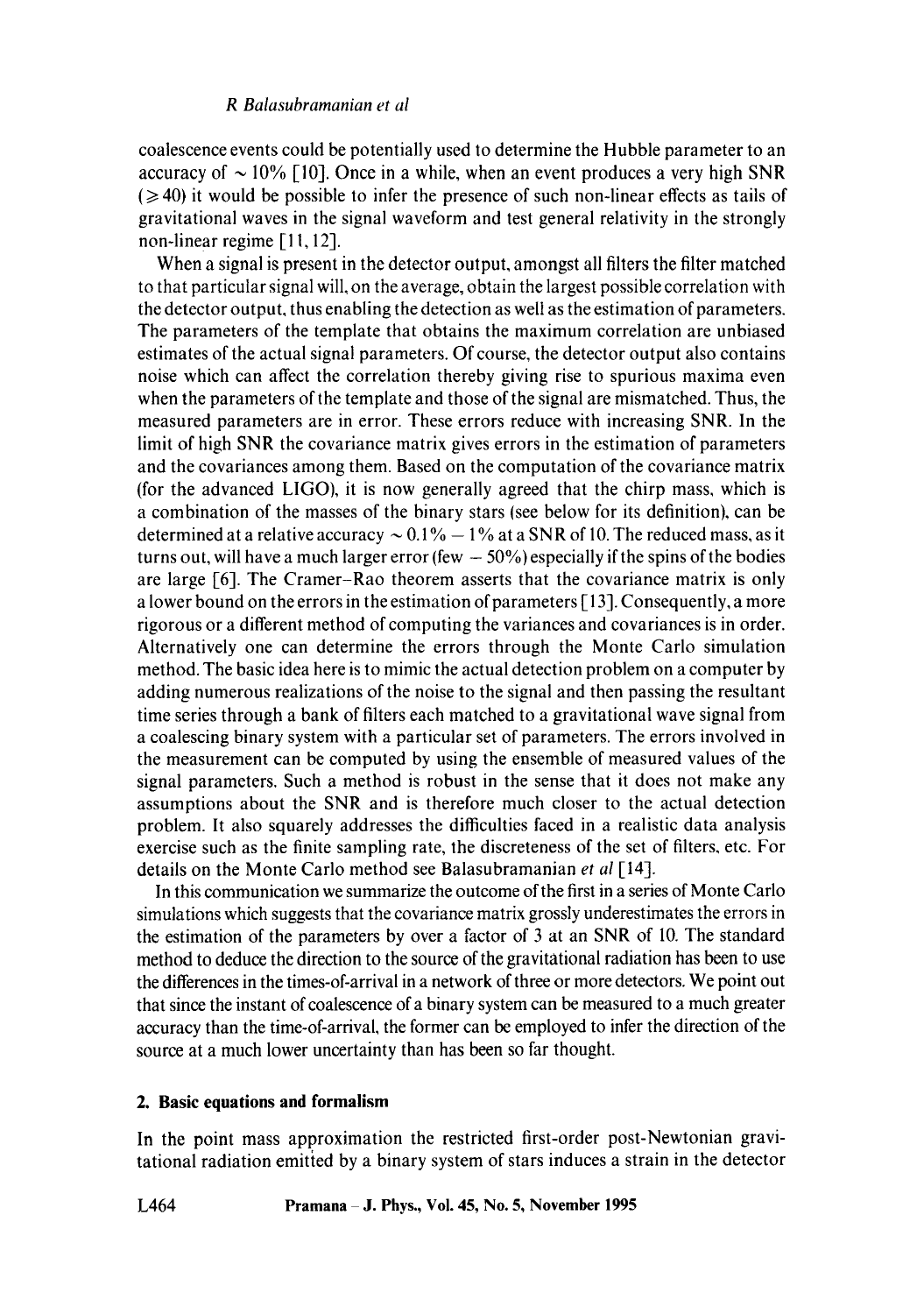which can be written as

$$
h(t) = A[\pi f(t)]^{2/3} \cos(\varphi(t)), \qquad (1)
$$

where  $f(t)$  is the instantaneous gravitational wave frequency, which at this level of approximation is equal to twice the orbital frequency and is implicitly given by

$$
t - t_{\mathbf{a}} = \tau_0 \left[ 1 - \left(\frac{f}{f_{\mathbf{a}}}\right)^{-8/3} \right] + \tau_1 \left[ 1 - \left(\frac{f}{f_{\mathbf{a}}}\right)^{-2} \right]
$$
 (2)

and  $\varphi(t)$  is the phase of the signal given by

$$
\varphi(t) = \frac{16\pi f_a \tau_0}{5} \left[ 1 - \left(\frac{f}{f_a}\right)^{-5/3} \right] + 4\pi f_a \tau_1 \left[ 1 - \left(\frac{f}{f_a}\right)^{-1} \right] + \Phi \tag{3}
$$

where  $t_a$ , the time-of-arrival, is the time at which the signal reaches a frequency  $f_a$ ; and  $\Phi$  is the phase of the signal at  $t_a$  a constant depending on the relative orientations of the binary orbit and the arms of the interferometer;  $\tau_0$  and  $\tau_1$  are constants, having dimensions of time, depending on the masses  $m_1$  and  $m_2$  of the binary system. They are referred to as Newtonian and post-Newtonian chirp time, respectively, and are given by,

$$
\tau_0 = \frac{5}{256} \mathcal{M}^{-5/3} (\pi f_a)^{-8/3}, \quad \tau_1 = \frac{5}{192 \mu (\pi f_a)^2} \left( \frac{743}{336} + \frac{11 \mu}{4 M} \right). \tag{4}
$$

Here  $\mu$  is the reduced mass, M is the total mass, and  $\mathcal{M}=\mu^{3/5} M^{2/5}$  is the chirp mass. In this level of approximation the post-Newtonian waveform is characterized by a set of five parameters: The amplitude parameter A, the time-of-arrival  $t<sub>a</sub>$ , the phase at the time of arrival  $\Phi$ , and the two masses  $m_1$  and  $m_2$ . We shall find below a more convenient parametrization of the waveform.

The Fourier transform of the waveform in the stationary phase approximation for positive frequencies is given by

$$
\widetilde{h}(f) = \mathscr{A} f^{-7/6} \exp\left[i \sum_{\mu=1}^{4} \psi_{\mu}(f) \lambda^{\mu} - i \frac{\pi}{4}\right]
$$
 (5)

where  $\mathscr A$  is a normalization constant and is fixed by specifying the SNR, and  $\psi_n(f)$  are functions only of frequency given by

$$
\psi_1 = 2\pi f, \quad \psi_2 = -1, \quad \psi_3 = \frac{6\pi f_a}{5} \left(\frac{f}{f_a}\right)^{-5/3}, \quad \psi_4 = 2\pi f_a \left(\frac{f}{f_a}\right)^{-1}.
$$
 (6)

Here  $\lambda^{\mu}$  are related to the set of parameters introduced earlier:  $\lambda^{\mu} = \{t_c, \Phi_c, \tau_o, \tau_1\}$ , where

$$
t_c = t_a + \tau_0 + \tau_1
$$
,  $\Phi_c = \Phi - 2\pi f_a t_a + \frac{16\pi f_a \tau_0}{5} + 4\pi f_a \tau_1$ . (7)

For  $f < 0$ , the Fourier transform can be obtained by the relation  $\tilde{h}(-f) = \tilde{h}^*(f)$ , obeyed by real functions *h(t).* 

Central to the computation of the covariance matrix of the parameters is the scalar product defined over the space of the signal waveforms. Given waveforms  $h(t; \lambda)$  and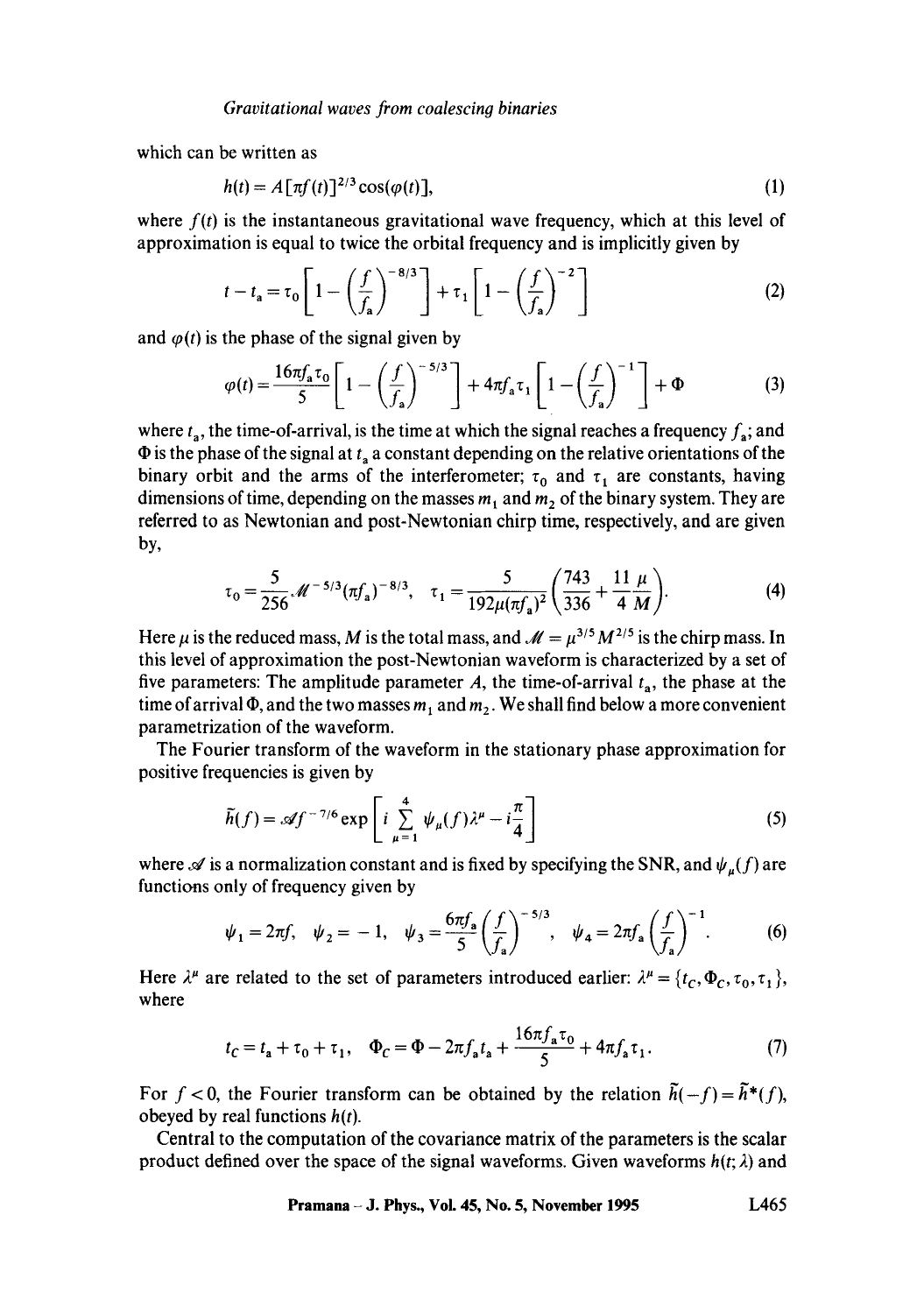$h(t; \lambda')$  their scalar product is defined by,

$$
\langle h, g \rangle = \int_{f}^{\infty} \frac{\tilde{h}(f; \lambda^{\mu}) \tilde{h}^*(f; \lambda^{\prime \mu})}{S_n(f)} df + \text{c.c.}
$$
 (8)

where  $S_n(f)$  is the two-sided detector noise power spectral density. The scalar product defines a norm on the vector space. The SNR obtained for a signal  $h(t; \lambda)$  when it is passed through the matched filter is the norm of the signal [4]

$$
\rho = \langle h, h \rangle^{1/2}.
$$
 (9)

The covariance matrix  $C_{\mu\nu}$  is the inverse of the Fisher information matrix  $\Gamma_{\mu\nu}$  [13] given by,

$$
\Gamma_{\mu\nu} = \left\langle \frac{\partial h}{\partial \lambda^{\mu}}, \frac{\partial h}{\partial \lambda^{\nu}} \right\rangle; \quad C_{\mu\nu} = \left[\Gamma^{-1}\right]_{\mu\nu}.
$$
 (10)

The diagonal elements of the covariance matrix provide us an estimate of the variances to be expected in the measured values of the parameters in a given experiment. In figure 1 we have shown as a solid line the behaviour of the computed  $1\sigma$  uncertainties (square root of the variances) in the estimation of parameters  $t_a, \tau_0, \tau_1$  and  $\tau_c$ , as a function of the SNR. As is well-known the covariance matrix predicts that the errors fall off in inverse proportion to the SNR.

### **3. Simulations**

In the actual detection problem the detector output  $x(t)$  is filtered through a host of search templates corresponding to test parameters,  $\lambda$  and the template that obtains the maximum correlation with the output gives us the measured values  $\mu\lambda$  of the signal. These measured values will in general differ from the actual signal parameters. With the aid of a large number of detectors one obtains an ensemble of measured values  $_m\lambda$ . Such an ensemble provides us with an estimate  $\epsilon_{\alpha}$ , the errors  $\sigma_{\lambda}$  and correlation coefficients  $\Sigma_{\mu\nu}$ .

$$
e^{\lambda} = \overline{m\lambda}, \quad \sigma_{\lambda}^2 = \overline{(\overline{m\lambda} - \overline{m\lambda})^2}, \quad \Sigma^{\mu\nu} = \frac{\overline{m\lambda^{\mu}m\lambda^{\nu}}}{\sigma_{\mu}\sigma_{\nu}},
$$
(11)

where the overbar denotes the average over an ensemble. In reality we will have only a few detectors and hence a numerical simulation needs to be carried out to.deduce the errors in the estimation of parameters. We have carried out such a numerical simulation by using in excess of 5000 realizations of detector noise. Thus, the results of our simulations are statistically significant and the errors in the estimation of various statistical quantities, such as the mean and the variance (cf. figure 1), are negligible. In figure 1 the dotted line corresponds to the behaviour of the errors in the estimation of various parameters computed at several values of the SNR. At low values of the SNR  $(\rho \sim 10)$  there is a significant departure of the observed errors from those predicted by the covariance matrix. However at an SNR of  $\sim$  30 the two curves merge together indicating the validity of the covariance matrix at high enough SNRs. Since most of the events which the interferometric detectors will observe are expected to have an SNR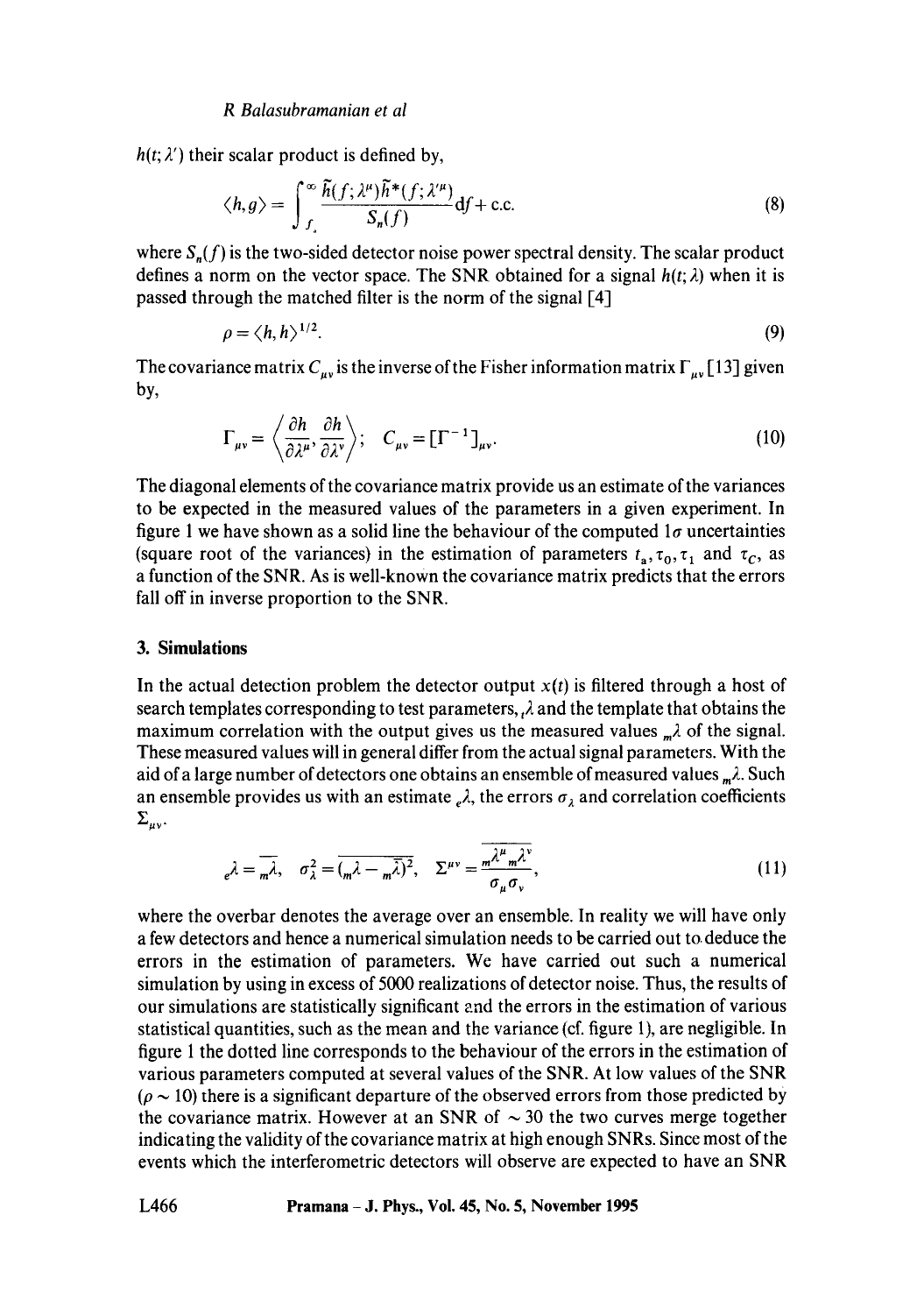*Gravitational waves from coalescing binaries* 



**Figure** 1. Dependence of the errors in the estimation of parameters of the post-Newtonian waveform i.e.  $\{\sigma_n, \sigma_t, \sigma_t, \sigma_t\}$  as a function of SNR. The solid line represents the theoretically computed errors whereas the dotted line represents the errors obtained through Monte Carlo simulations. The simulations have been carried out for  $10 M_{\odot} - 1.4 M_{\odot}$  binary system. The errors in the parameters are expressed in ms.

less than 10, we conclude that the accuracy in the determination of the parameters is not as high as was thought to be. Detailed analysis suggests that this discrepancy is larger when higher post-Newtonian corrections are taken into account. Consequently, a more exhaustive analysis has been reported here or elsewhere [ 14] which is in order. At SNRs > 30 numerically estimated errors are somewhat lower than the covariance matrix, especially in the case of  $t_c$ , as opposed to what is expected from the Cramar-Rao bound. The reason for this discrepancy is that we do not have a high enough resolution (in particular, in the case of  $t_c$ ) to determine the errors when the SNR is high. This is indicated by the increase in the error bars after the two curves cross over in figure 1. Moreover, the covariance matrix is computed using the stationary phase approximation to the Fourier transform of the signal while numerical estimation uses Fast Fourier Transforms.

With reference to figure 1 we point out that the instant of coalescence  $t_c$  can be determined to an accuracy much better than the time-of-arrival  $t_a$ . Typically  $\sigma_{tc}$  is a factor of 50 less than  $\sigma_{t}$ . Consequently, with the aid of  $t_c$  we can fix the direction to the source at a much higher accuracy than with  $t_a$ . Since the parameters  $\tau_0$ ,  $\tau_1$  and  $t_a$  have negative covariances their sum,  $t_c$ , is more accurately determined. A possible physical interpretation of this result is that at the time-of-arrival the frequency is lower and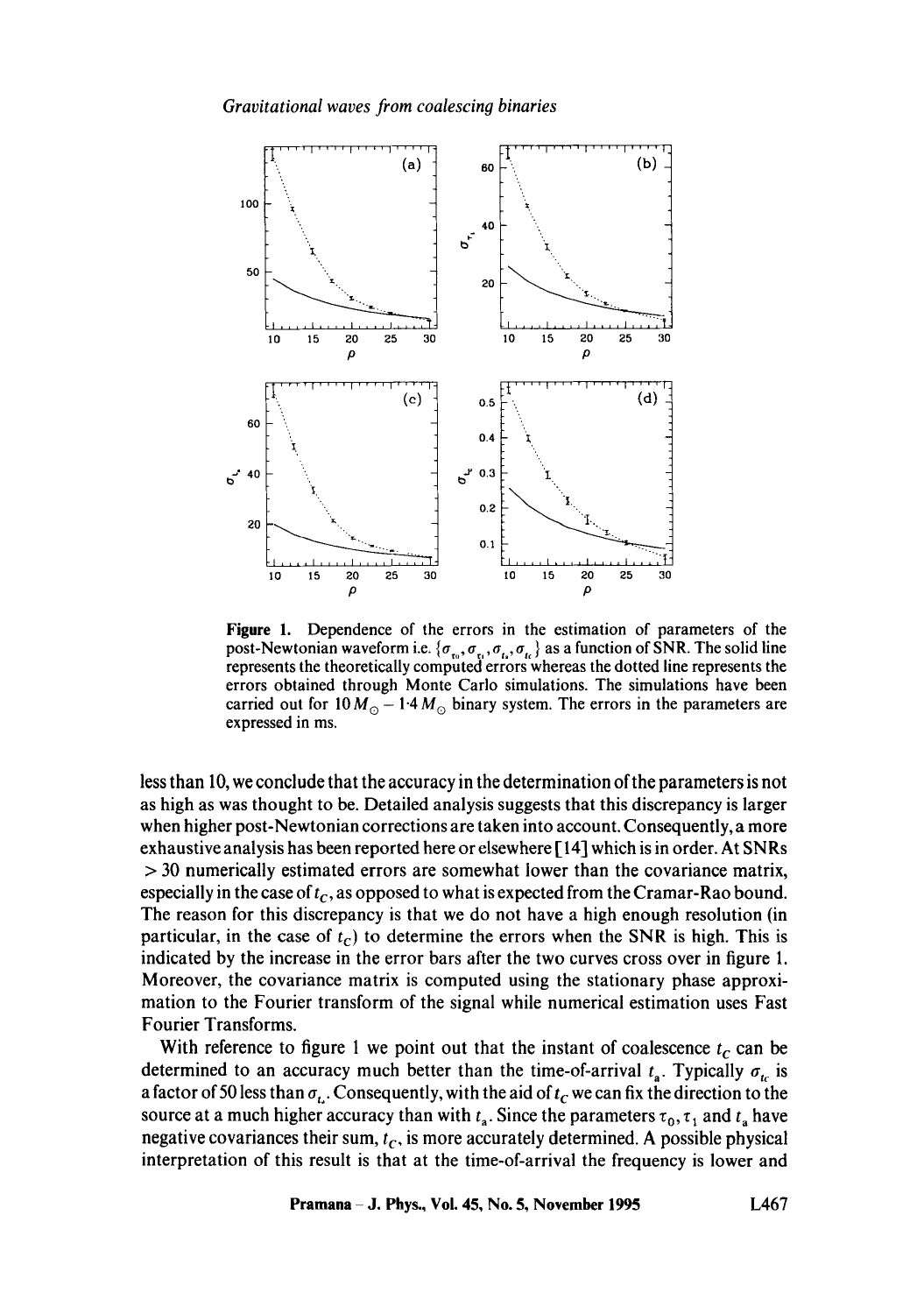

**Figure** 2. This figure illustrates the network of three identical detectors and the coordinate system employed. The detectors lie on the X-Y plane and  $\theta$  and  $\phi$  represent the angles determining the direction of the source (S).

hence allows for a larger variation in  $t_a$  without incurring a substantial error in the phase of the template relative to that of the signal. While close to coalescence the signal has a greater frequency and hence even a slight mismatch in  $t<sub>c</sub>$ 's of the signal and the template leads to a greater error in the phase. It is to be noted, however, that as of now we do not know the orbit of the binary accurately enough, to predict the exact instant of the coalescence. In fact the frequency cut off imposed by the onset of the plunge orbit will make it difficult to calculate  $t_c$ . In addition, for a realistic detector the noise increases with the frequency beyond about 150 Hz and the frequency which will be of more interest to us is the one where the power spectrum of the signal divided by that of the noise reaches a maximum. This, of course, assumes that the detectors, used in the measurement of the direction of the source, are all identical.

# **4. Determining source direction**

Let t denote a convenient time parameter which, if measured at three detectors, gives the direction to the source. For our purpose we take this parameter to be either  $t_c$  or  $t_a$ . We assume a simple configuration of three identical detectors placed at the vertices of an equilateral triangle on the equatorial plane of the earth. We take the separation between any two detectors as L. Thus, the maximum delay in arrival times of the signal at the detectors is  $\Delta = L/c$ , where c is the speed of light. Figure 2 illustrates such a detector network and the coordinate system used. Given  $t_1, t_2$  and  $t_3$  as the measured values of  $t$  in the three detectors, respectively, we can deduce the direction to the source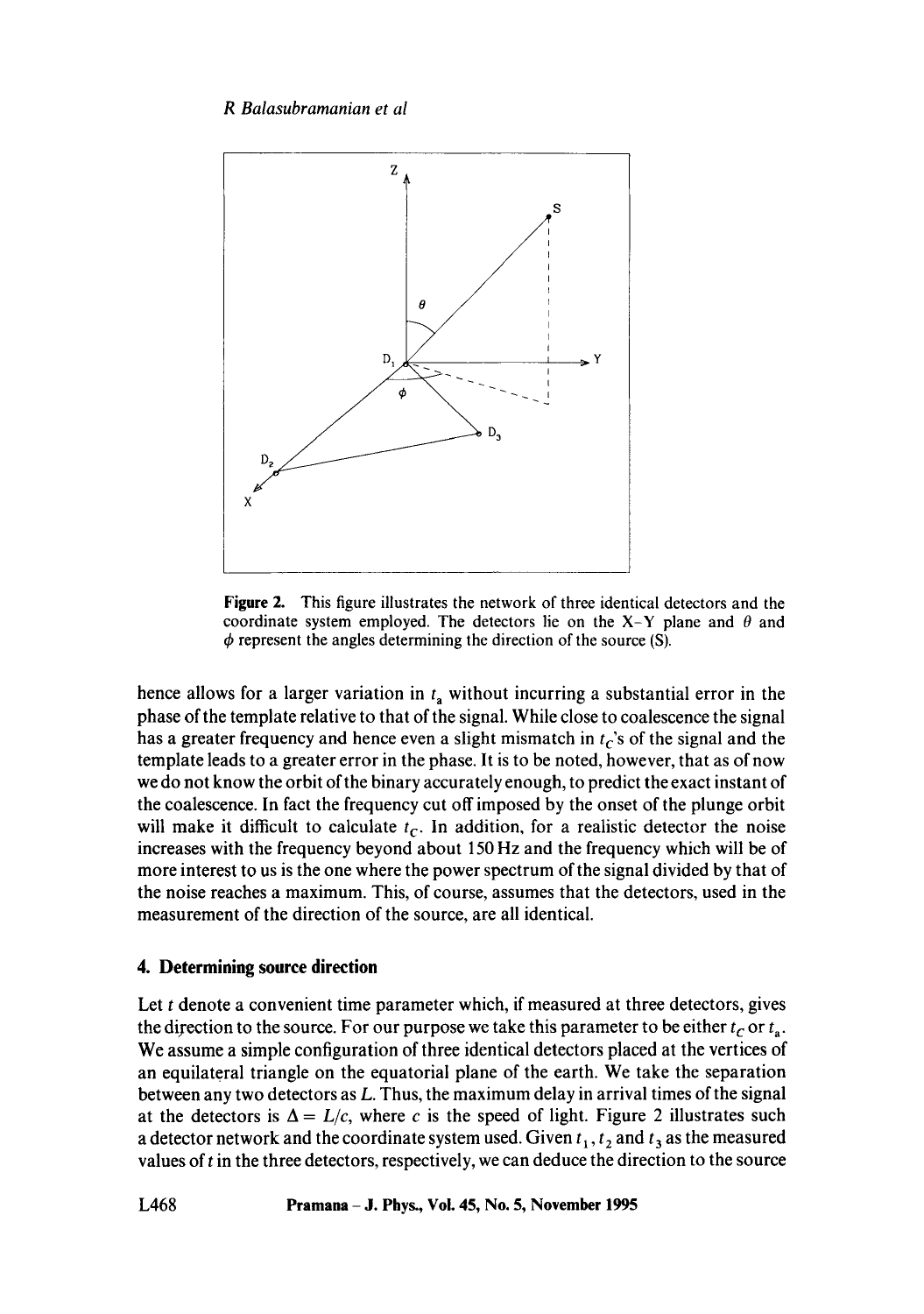### *Gravitational waves from coalescing binaries*

 $(\theta, \phi)$  via the time delays  $\gamma \equiv t_2 - t_1$  and  $\delta \equiv t_3 - t_1$ :

$$
\phi = \tan^{-1} \left[ \frac{2\delta - \gamma}{\sqrt{3}\gamma} \right],\tag{12}
$$

and,

$$
\theta = \sin^{-1}\left[\frac{2\gamma\sqrt{\gamma^2 + \delta^2 - \gamma\delta}}{\Delta(2\delta - \gamma)}\right].
$$
\n(13)

Our assumption of identical detectors means that the errors in  $t$  in different detectors are all the same. As the noises in different detectors are uncorrelated, the fluctuations in the measurements of  $t_1$ ,  $t_2$  and  $t_3$  are uncorrelated; however,  $\gamma$  and  $\delta$  have non-zero covariances. Thus,

$$
\sigma_{t_1} = \sigma_{t_2} = \sigma_{t_3} = \sigma; \quad \sigma_{\gamma} = \sigma_{\delta} = \sqrt{2}\sigma. \tag{14}
$$

The errors in the measurement of time parameter will induce errors,  $\sigma_{\phi}$  and  $\sigma_{\theta}$ , in the measurement of angles. Assuming the errors in time parameter to be small we can write,

$$
\sigma_{\phi} = \frac{\sigma}{\Delta} g_{\phi}(\theta, \phi) \quad \text{and} \quad \sigma_{\theta} = \frac{\sigma}{\Delta} g_{\theta}(\theta, \phi), \tag{15}
$$

where,

$$
g_{\phi}(\theta,\phi) = \frac{1}{\sin\theta} \quad \text{and}
$$

$$
g_{\theta}(\theta,\phi) = \left(\frac{\cos^4\phi - \cos^2\phi - 1}{-1 + 3\cos^2\phi - 2\cos^4\phi - \cos^2\phi\cos^2\theta\sin^2\theta}\right)^{1/2} \tag{16}
$$

The factors  $g_{\phi}(\theta, \phi)$  and  $g_{\theta}(\theta, \phi)$  are typically of order unity for most directions. For earth based detectors the value of  $\Delta$  is  $\approx 15$  ms. This certainly rules out the use of  $t_a$  to determine the direction as the error in this parameter, even for high SNRs  $\sim$  15, is much more than  $\Delta$ . Though for the initial LIGO we can use  $t_c$ , the errors at an SNR of 10 will be around two degrees which is too large to make an optical identification of the source. In order to determine the direction to arcsecond resolution one needs the sensitivity of the advanced LIGO or the VIRGO.

### **Acknowledgements**

The authors would like to thank Biplab Bhawal and S D Mohanty for useful discussions. One of the authors (RB) would like to acknowledge CSIR, India for financial support through the senior research fellowship.

### **References**

- [1] A Abramovici *et al, Science* 256, 325 (1992)
- [2] C Bradaschia *et al, Nuct. Instrum. Methods,* A259, 518 (1990)
- [3] K S Thorne, in *300 Years of gravitation,* edited by S W Hawking and W Israel (Cambridge Univ. Press, 1987)
- [4] B F Schutz, in *The detection of gravitational radiation,* edited by D Blair (Cambridge Univ. Press, Cambridge, 1989) pp 406-427